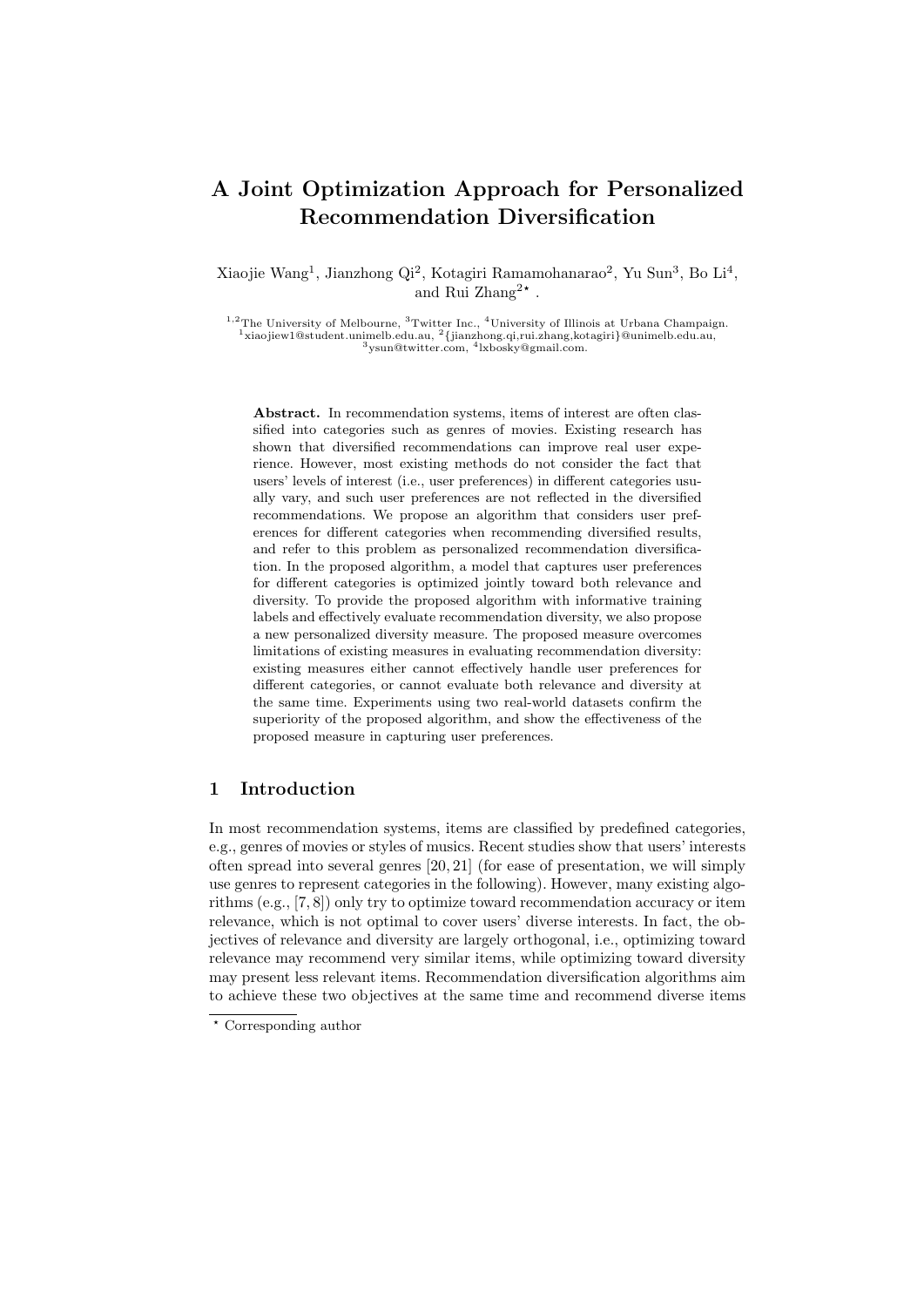Table 1. Three lists of recommended movies in movie recommendations.

|                |                                 | Recommendations by three different ranking measures                          |                      |
|----------------|---------------------------------|------------------------------------------------------------------------------|----------------------|
| Rank           |                                 | Non-diverse recomm. Diverse without user pref. Diverse with user pref.       |                      |
|                | First Shot $(\star)$            | First Shot $(\star)$                                                         | First Shot $(\star)$ |
| $\overline{2}$ | Rapid Fire $(\star)$            | Snow Angels $(*)$                                                            | Snow Angels $(*)$    |
| 3              | Black Dawn $(\star)$            | Rapid Fire $(\star)$                                                         | Rapid Fire $(\star)$ |
| 4              | Shadow Man $(\star)$            | iss Potter $(*)$                                                             | Black Dawn $(\star)$ |
|                | Count $\#$ Action=4 $#$ Drama=0 | $\#\text{Action}=2 \#\text{Drama}=2 \mid \#\text{Action}=3 \#\text{Drama}=1$ |                      |

<sup>1</sup> Star  $(\star)$  stands for action movies and asterisk  $(\star)$  stands for drama movies.

with high relevance. Existing work in this area either separates relevance and diversity optimization [18], or does not explicitly consider the personalization in genre preferences [3, 5, 19] as discussed below.

Users usually have varied preferences over different genres [18]. High variances in such genre preferences require highly personalized recommendation diversification algorithms, which aim to present diverse recommendations catering to individual user's genre preference [18]. For example, Table 1 shows three lists of movies recommended to a user interested in both action and drama movies. The movies under the "non-diverse recomm." column are all action movies, which are not diverse in terms of genres. The movies under the "diverse without user pref." and "diverse with user pref." columns resolve this issue by also presenting drama movies. Suppose that the user prefers action movies. The "diverse without user pref." column treats the two genres equally (recommending two action movies and two drama movies) and does not consider the user's genre preference. The "diverse with user pref." column in this case presents a better recommendation, i.e., personalized diverse recommendations, which is the aim of this paper.

Toward this end, we propose a personalized diversification algorithm to jointly optimize both relevance and diversity and explicitly consider personalized genre preferences in diversification. The proposed algorithm iteratively selects the item that maximizes a function (i.e. ranking function) of two components: one models a user's rating for an item and the other models the user's genre preference for the item. The two components are collaborated by a joint optimization method to recommend items as accurately as possible (accurate rating prediction) and make an item list as personalized diverse as possible (personalized diverse ranking). The joint optimization method enables the personalized diversification algorithm to use the true ratings and pre-determined item rankings as sources of training information, where the item rankings indicate which item should be selected for personalized diverse recommendations given a selected item list.

To provide effective item rankings (i.e., training labels) to our algorithm, we need to measure the diversity of recommendations for each user, i.e., personalized diversity. Existing measures have limitations in evaluating personalized diversity: they either cannot handle the genre preferences of a user [4], or ignore the minor interests of a user [1], or cannot evaluate both relevance and diversity at the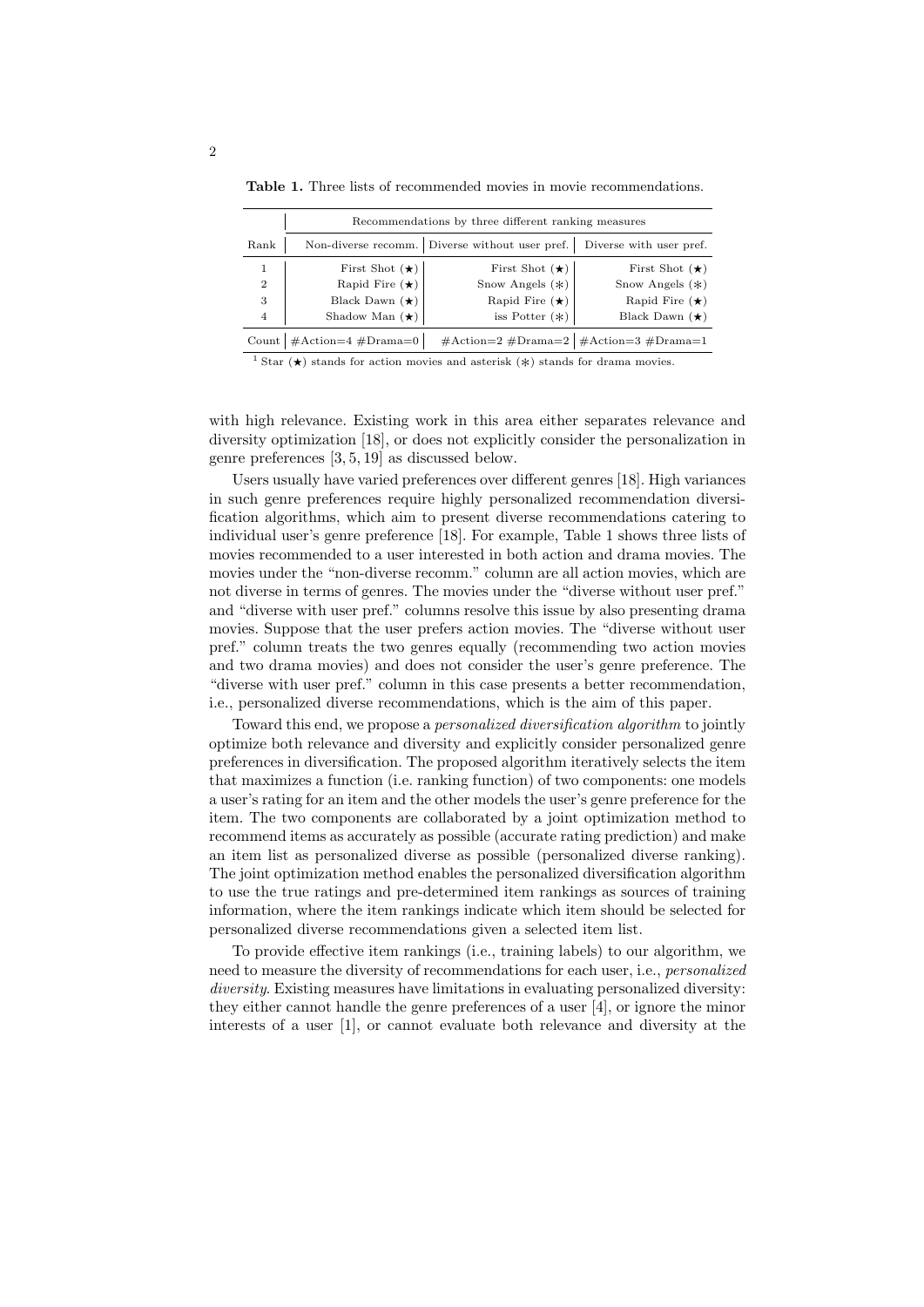

Fig. 1. User preference analysis on a movie rating dataset ( $\# \text{genses}=18$ ).

same time [18]. To overcome these limitations, we propose a new personalized diversity measure, which evaluates an item list based on user preferences for the covered genres of the list. This makes the item list having the highest score under our measure (i.e., the ideal list) has a desired property [18]: each genre is represented according to personalized genre preferences in the list.

The main contributions of this paper include: (1) We propose a novel recommendation diversification algorithm which can learn a ranking function by jointly optimizing the relevance and diversity. (2) We also propose a personalized diversity measure that can effectively evaluate personalized diversity of recommendations. (3) Experiments using real-world datasets of different domains show that the proposed algorithm outperforms several baseline methods and the proposed measure is more effective in capturing personalized genre preferences.

## 2 Problem Formulation

We assume that items to be recommended are categorized into genres. Let  $\mathcal{X} =$  ${x_n}_{n=1}^N$  be an item set,  $\mathcal{G} = {g_k}_{k=1}^K$  be a genre set,  $\mathbf{R} \in \mathbb{R}^{U \times N}$  be a rating matrix  $(\mathbf{R}_{u,n}$  is the rating of user u for item  $x_n$ ),  $\mathbf{J} \in \mathbb{R}^{N \times K}$  be the genre information for items  $\mathcal{X}$  ( $\mathbf{J}_{n,g} = 1$  if item  $x_n$  is with genre g and  $\mathbf{J}_{n,g} = 0$  otherwise). We define the problem of personalized recommendation diversification as:

Definition 1 (Personalized Recommendation Diversification). Given U users,  $N$  items,  $K$  genres, the rating matrix  $\bf{R}$ , the genre information  $\bf{J}$ , and a personalized diversity measure M, the task is to generate the item list  $\mathcal{Y}^u$  =  $[x_{y_1},...,x_{y_N}]$  that maximizes the measure M for each user u.

Intuitively, the problem is to consider personalized genre preferences (referred to as user preferences in the following for brevity) in diversification.

We consider two formulations of modeling user preferences. Let  $\mathcal{X}^u$  be the item set rated by user u and  $\mathcal{X}_{g}^{u} \subseteq \mathcal{X}^{u}$  be the subset of items with genre g. The frequency-based user preference is given by  $p_g^u \propto |\mathcal{X}_g^u|/|\mathcal{X}^u|$  ( $g \in \mathcal{G}$ ) [18]. Here,  $p_g^u$  is the user preference for genre g, which is proportional to the percentage of rated items with genre g. To consider the scale of ratings, we define the *rating*based user preference as  $q_g^u \propto \sum_{n:x_n\in\mathcal{X}_g^u} \mathbf{R}_{u,n}/\sum_{n:x_n\in\mathcal{X}^u} \mathbf{R}_{u,n}$   $(g \in \mathcal{G})$ . Here,  $q_g^u$ is proportional to the sum of ratings for items with genre  $g$ ,  $u, r$  $n:x_n\in\!\mathcal{X}_g^u \mathbf{R}_{u,n},$  over the sum of ratings for items with any genre,  $\sum_{n:x_n\in\mathcal{X}^u}\mathbf{R}_{u,n}$ .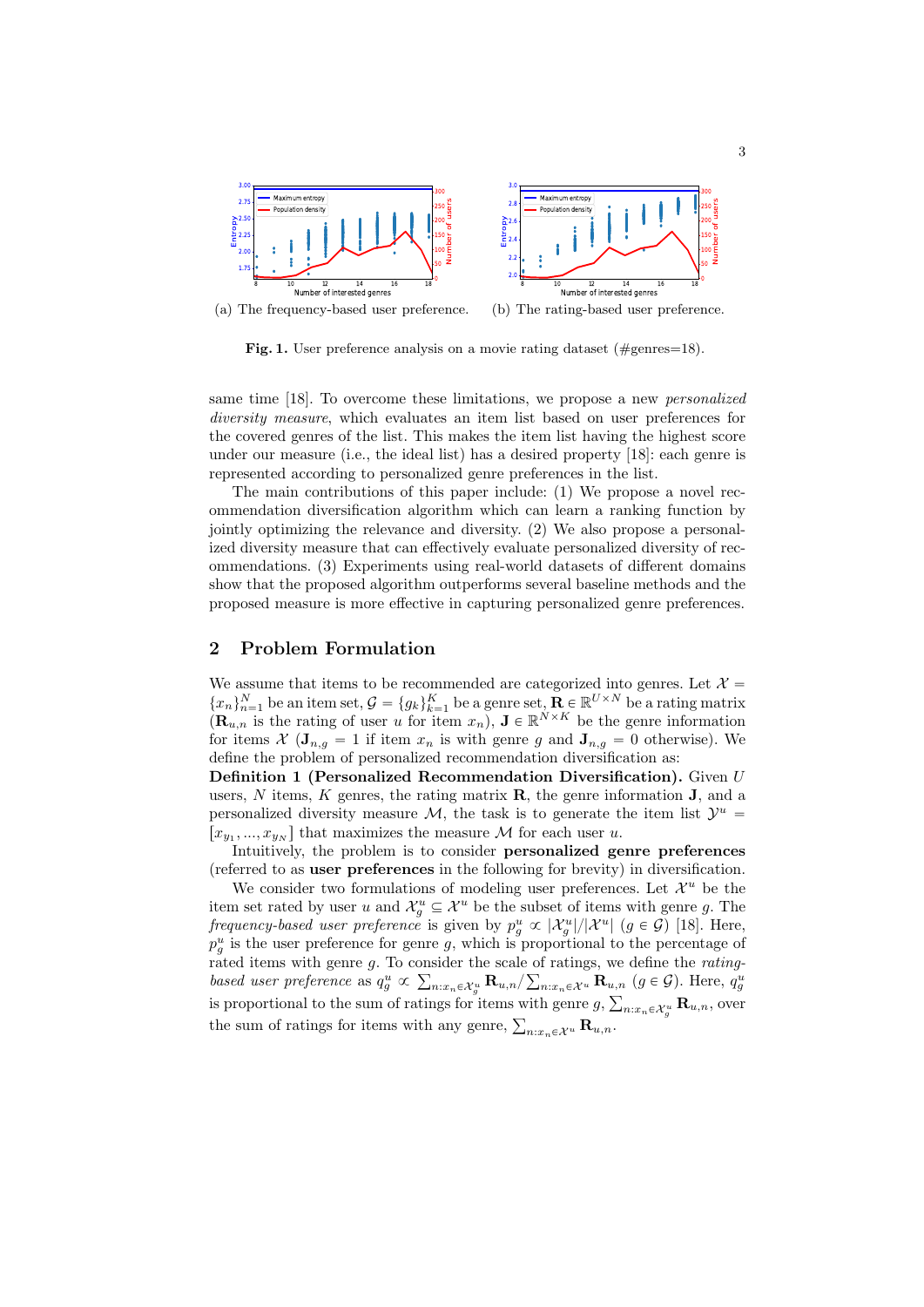We identify a few key characteristics of user preferences using a movie rating dataset detailed in Section 5. We show the entropy of user preferences against the number of interested genres (those genres covered by  $\mathcal{X}^u$ ) in Figure 1, where each user is a blue dot. For both user preference formulations, we find that: (1) Users prefer different degrees of diversity: the number of interested genres varies from 8 to 18 and the entropy of user preferences varies from 1.5 to 3.0 across users; (2) Users have varied preferences for different genres: no single user reaches the maximum entropy line where all genres are of the same interest to a user. These findings motivate us to consider user preferences in diversification.

#### 3 Personalized Diversification Algorithms

In theory, optimizing a diversity measure is NP-hard [1], and a greedy strategy is often adopted [3]: at iteration r,  $r-1$  items  $\mathcal{Y}_{r-1}$  have been selected. A marginal score function  $s(x_n, Y_{r-1})$  is used to select the next best item, which is then added to  $\mathcal{Y}_{r-1}$ . Two methods for modeling  $s(x_n, \mathcal{Y}_{r-1})$  are presented as follows.

## 3.1 Personalized Diversification Algorithm by Greedy Re-ranking

A naive method is to use a re-ranking strategy which greedily selects next items based on predicted ratings, which is called personalized diversification algorithm based on greedy re-ranking (PDA-GR). It consists of: (1) A prediction phrase uses matrix factorization to predict ratings  $\{\hat{\mathbf{R}}_{u,n}\}_{x_n \in \mathcal{X}}$ ; (2) A re-ranking phrase uses a training set to estimate user preferences  $\{\hat{p}_g^{\hat{u}}\}_{g \in \mathcal{G}}$ , and a heuristic-based marginal score function to re-rank. Using the genre information J, the marginal score function is defined as a combination of a rating component  $f(\hat{\mathbf{R}}_{u,n})$ , which models a user's rating for item  $x_n$ , and a genre preference component  $\mathbf{J}_{n,g}(\hat{p}_g^u)^{C_g(r-1)}$ , which models the user's genre preference of item  $x_n$ :

$$
s(x_n, \mathcal{Y}_{r-1}) = \sum_{g \in \mathcal{G}} f(\hat{\mathbf{R}}_{u,n}) \cdot \mathbf{J}_{n,g}(\hat{p}_g^u)^{C_g(r-1)}
$$
(1)

Here,  $f(r) = 2^r$ , and  $C_g(r - 1)$  is the number of previous items with genre g. PDA-GR is sub-optimal because it divides optimizing accurate rating prediction and personalized diverse ranking into two separate phrases.

#### 3.2 Personalized Diversification Algorithm by Joint Optimization

To tackle the sub-optimality, we propose a personalized diversification algorithm based on joint optimization (PDA-JO), which can optimize both accurate rating prediction and personalized diverse ranking simultaneously.

For user  $u,$  let  $\mathbf{p}_u \in \mathbb{R}^F$  be the embedding and  $\mathbf{b}_u \in \mathbb{R}$  be the bias. For item  $x_n$ , let  $\mathbf{q}_n \in \mathbb{R}^F$  be the embedding and  $\mathbf{b}_n \in \mathbb{R}$  be the bias. The rating for item  $x_n$  is predicted by  $\hat{\mathbf{R}}_{u,n} = \mathbf{p}_u^{\mathsf{T}} \mathbf{q}_n + \mathbf{b}_u + \mathbf{b}_n$ . We use a parameter  $\mu$  to alleviate the error of rating prediction. The marginal score function is defined as:

$$
s(x_n, \mathcal{Y}_{r-1}) = \sum_{g \in \mathcal{G}} f(\hat{\mathbf{R}}_{u,n} + \mu) \cdot \mathbf{J}_{n,g}(\hat{p}_g^u)^{C_g(r-1)}
$$
(2)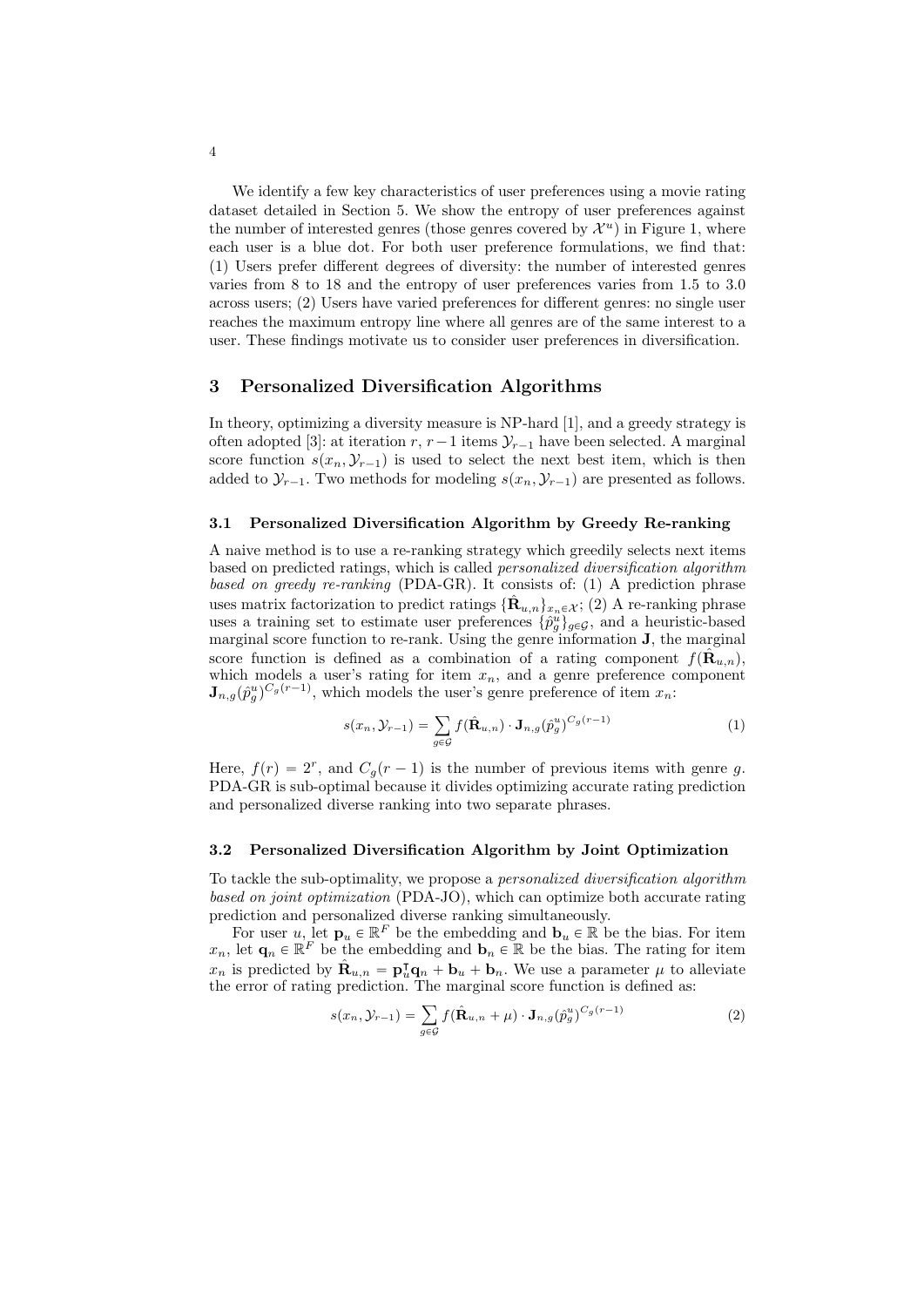Algorithm 1: Personalized Diversification Algorithm by Joint Optimization

**Input:** users  $\mathcal{U}$ , items  $\mathcal{X}$ , ratings **R**, a personalized diversity measure M

1 Pre-train  $\{\mathbf p_u, \mathbf b_u\}_{u \in \mathcal{U}}, \{\mathbf q_n, \mathbf b_n\}_{x_n \in \mathcal{X}}$  based on R 2 while PDA-JO has not converge do

3  $\mathcal{Z} \leftarrow \emptyset, \mathcal{B} \leftarrow \emptyset$   $\diamond \mathcal{Z}$  is sampled item lists and  $\mathcal{B}$  is training instances 4 for each user u in  $U$  do 5 **for** length l from 0 to  $|\mathcal{X}| - 1$  do 6  $\parallel$   $\parallel$  Add the ideal list of length l under the measure M into  $\mathcal Z$  $\mathbf{7}$  | | Sample S non-ideal lists of length l and add them into  $\mathcal{Z}$ 8 for item list  $\mathcal Y$  in  $\mathcal Z$  do 9 **b** for item pair  $(x_m, x_n)$  from  $\mathcal{X} \setminus \mathcal{Y}$  do 10 if  $M(\mathcal{Y} + [x_m]) > M(\mathcal{Y} + [x_n])$  then  $L \leftarrow 1$ 11 | else  $L \leftarrow 0$ 12 Add  $(\mathcal{Y}, x_m, x_n, y = (\mathbf{R}_{u,m}, \mathbf{R}_{u,n}, L))$  into  $\beta$ 13 for mini-batch b in B do 14 | Update  ${\bf p}_u, {\bf b}_u\}_{u \in \mathcal{U}}, {\bf q}_n, {\bf b}_n\}_{x_n \in \mathcal{X}}, \mu$  based on Equation 3

Here,  $f(r) = 2^r$ ,  $\mathbf{J}_{n,g} = 1$  if item  $x_n$  is with genre g and  $\mathbf{J}_{n,g} = 0$  otherwise,  $p_g^u$ is the preference of user u for genre g, and  $C_g(r - 1)$  is the number of previous items with genre g.  ${\{\mathbf p_u, \mathbf b_u\}_{u \in \mathcal{U}}}, {\{\mathbf q}_n, \mathbf b_n\}_{x_n \in \mathcal{X}}}$ , and  $\mu$  are learnable parameters.

We define a training instance for user u as  $(y, x_m, x_n, y)$  where  $\hat{y}$  is selected items,  $x_m$  and  $x_n$  are two candidate items, and  $y = (\mathbf{R}_{u,m}, \mathbf{R}_{u,n}, L)$ . Here,  $\mathbf{R}_{u,m}$ and  $\mathbf{R}_{u,n}$  are the true ratings for items  $x_m$  and  $x_n$ . Training label L indicates which item ranking is better under the measure  $\mathcal{M}: L = 1$  if  $\mathcal{M}(\mathcal{Y} + [x_m]) >$  $\mathcal{M}(\mathcal{Y} + [x_n])$  and  $L = 0$  otherwise. The probability of  $L = 1$  is  $P = \sigma(s(x_m, \mathcal{Y})$  $s(x_n, Y)$ , where  $\sigma(\cdot)$  is the sigmoid function. The loss function of our algorithm consists of a relevance loss  $\mathcal{L}_r$  a personalized diversity loss  $\mathcal{L}_d$ :

$$
\mathcal{L} = \underbrace{0.5[(\hat{\mathbf{R}}_{u,m} - \mathbf{R}_{u,m})^2 + (\hat{\mathbf{R}}_{u,n} - \mathbf{R}_{u,n})^2]}_{\text{The relevance loss: } \mathcal{L}_r} - \underbrace{D[L \log P + (1 - L) \log(1 - P)]}_{\text{The personalized diversity loss: } \mathcal{L}_d}
$$

Here, D balances between accurate rating prediction (loss  $\mathcal{L}_r$ ) and personalized diverse ranking (loss  $\mathcal{L}_d$ ). We use  $L_2$  regularization to regularize the model.

The model is trained by stochastic gradient descent with gradient given by:

$$
\frac{\partial \mathcal{L}}{\partial \mathbf{p}_{u}} = (e_{u,m}\mathbf{q}_{m} - e_{u,n}\mathbf{q}_{n}) + DE\{\sum_{g \in \mathcal{G}} d_{g} f'(\hat{\mathbf{R}}_{u,m} + \mu)\mathbf{q}_{m} - \sum_{g \in \mathcal{G}} d_{g} f'(\hat{\mathbf{R}}_{u,n} + \mu)\mathbf{q}_{n}\}\
$$

$$
\frac{\partial \mathcal{L}}{\partial \mathbf{q}_{l}} = e_{u,l}\mathbf{p}_{u} + DE\{\sum_{g \in \mathcal{G}} d_{g} f'(\hat{\mathbf{R}}_{u,l} + \mu)\mathbf{p}_{u}\} \quad l \in \{m, n\}
$$

$$
\frac{\partial \mathcal{L}}{\partial \mathbf{b}_{u}} = (e_{u,m} - e_{u,n}) + DE\{\sum_{g \in \mathcal{G}} d_{g} f'(\hat{\mathbf{R}}_{u,m} + \mu) - \sum_{g \in \mathcal{G}} d_{g} f'(\hat{\mathbf{R}}_{u,n} + \mu)\}\
$$
(3)
$$
\frac{\partial \mathcal{L}}{\partial \mathbf{b}_{l}} = e_{u,l} + DE\{\sum_{g \in \mathcal{G}} d_{g} f'(\hat{\mathbf{R}}_{u,l} + \mu)\} \quad l \in \{m, n\}
$$

$$
\frac{\partial \mathcal{L}}{\partial \mu} = DE\{\sum_{g \in \mathcal{G}} d_{g} f'(\hat{\mathbf{R}}_{u,m} + \mu) - \sum_{g \in \mathcal{G}} d_{g} f'(\hat{\mathbf{R}}_{u,n} + \mu)\}\
$$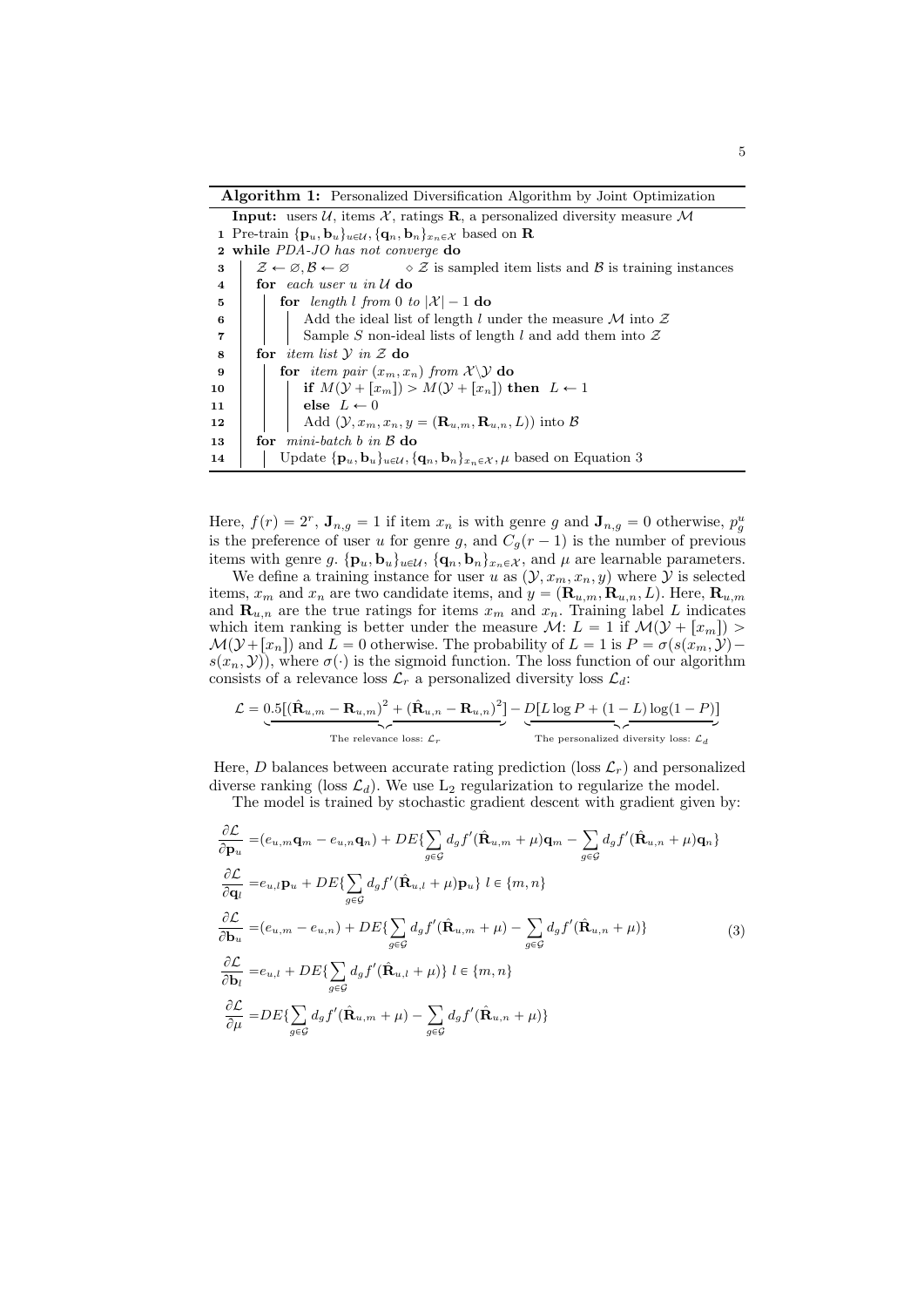Algorithm 2: Building the ideal list for p-nDCG

**Input:** user u, items  $\mathcal{X} = \{x_n\}_{n=1}^N$ , user ratings **R**, genre information **J Output:** ideal list  $\mathcal{Y} = \{x_{y_n}\}_{n=1}^N$ 

1 Estimate the user preferences  $\{p_g^u\}_{g \in \mathcal{G}}$  based on the genre information **J**  $\mathcal{Y}_0 \leftarrow \varnothing$   $\diamond$  a selected item list 3 for  $r = 1, ..., N$  do  $x_m \leftarrow \arg \max_{x_n \in \mathcal{X} \setminus \mathcal{Y}_{r-1}} (p \text{-nDCG}(\mathcal{Y}_{r-1} + [x_n]) - p \text{-nDCG}(\mathcal{Y}_{r-1}))$  $\big| \quad \mathcal{Y}_r \leftarrow \mathcal{Y}_{r-1} + [x_m]$  $\mathcal{Y}^u \leftarrow \mathcal{Y}_N$ 

Here,  $e_{u,l} = \hat{\mathbf{R}}_{u,l} - \mathbf{R}_{u,l} \; l \in \{m, n\}, E = P - L$ , and  $d_g = (\hat{p}_g)^{C_g(r-1)}$ . The total number of training instances is  $\Theta(MN!)$ . To speed up training, we use a sampling method similar to the negative sampling [9]: both ideal lists and a number of sampled non-ideal lists under measure  $\mathcal M$  are used to estimate the gradient. The overall procedure of the joint optimization method is summarized in Algorithm 1. The model is first pre-trained by training ratings. Then, we sample S non-ideal lists with a certain length  $l \in [0, N - 1]$  for each user and update the parameters with the gradient given by Equation 3.

**Time Complexity**. The training time complexity is  $\Theta(E \cdot M \cdot S \cdot N^2 \cdot T)$ , where  $E$  is the number of epoches,  $S$  is the number of sampled non-ideal item lists.  $T = \max\{F, K\}$  is the time complexity of computing the marginal score function. The test time complexity is  $\Theta(N^2 \cdot T)$  for each user.

## 4 Personalized Diversity Measure

Existing measures have limitations in evaluating personalized recommendation diversity. Therefore, we proposed a personalized diversity measure in this section.

#### 4.1 Limitations of Existing Diversity Measures

Our goals are to recommend items that (I) cover a user's interested genres, and (II) have a genre distribution satisfying the user's preference for different genres. Existing diversity measures cannot serve our goals: (1)  $\alpha$ -nDCG [4] does not model user preferences (or intent probabilities). (2) IA measures [1] tend to favor the major interests and ignore the minor interests of a user [12]. (3) One of the goals of  $D\sharp$ -measures [12] is to recommend items that cover as many genres (or intents) as possible, but not to optimize toward individual user's preference.

#### 4.2 Formulation of Personalized Diversity Measure

To overcome these limitations, we propose a personalized diversity measure. Our measure is motivated by  $\alpha$ -nDCG [4], which discounts the gain of redundant items by a constant  $\alpha \in [0, 1]$ . Users often have varied preferences for different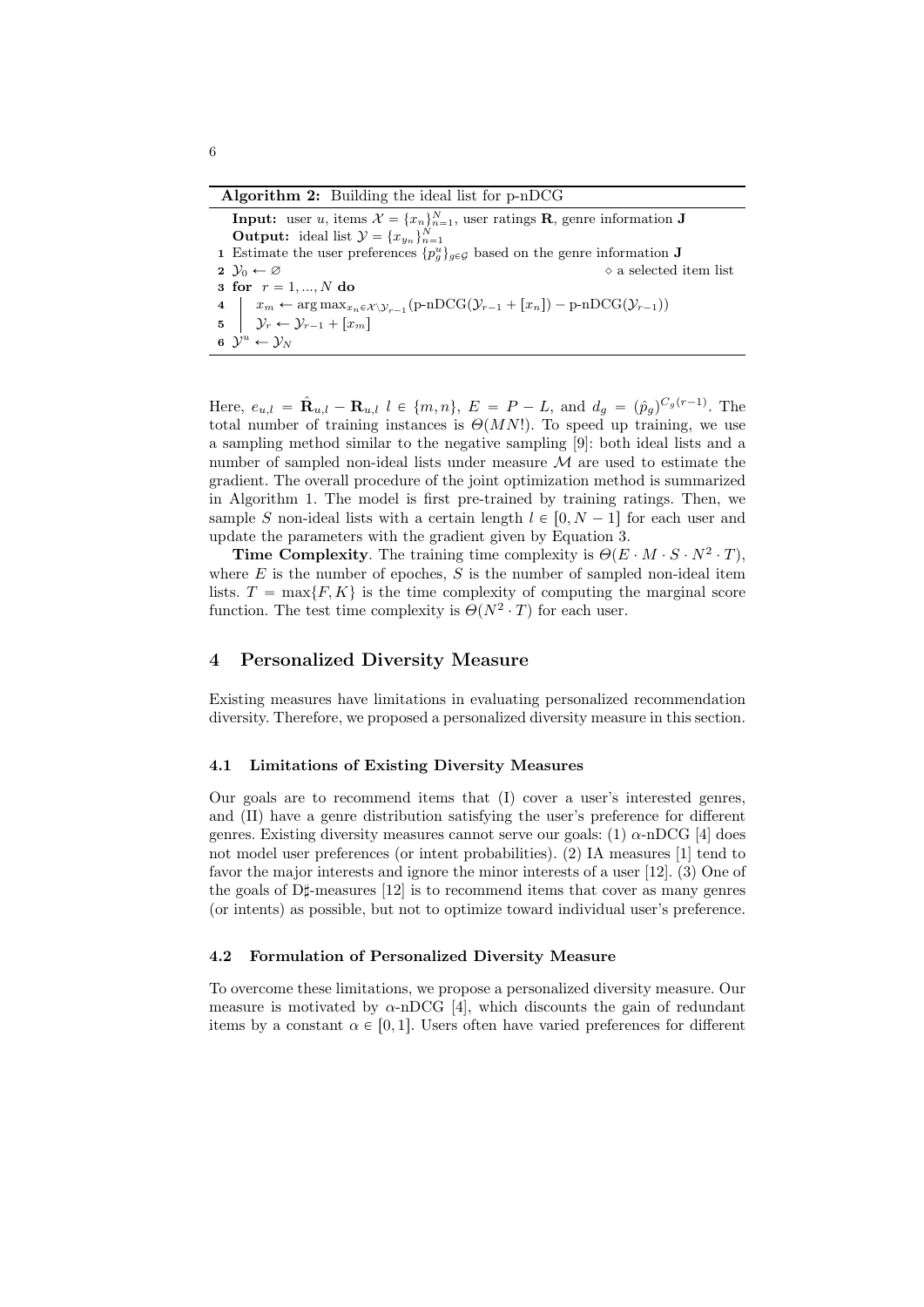Table 2. The movielens 100k dataset (ML-100K) and the million song dataset (MSD)

| $\sum_{\text{Data}}$ |       |       | $\begin{array}{c c c c} \text{Stat.} & \text{#users} & \text{#items} & \text{#rations} & \text{#generes} & \text{Range} & \text{Sparsity} \end{array}$ |    |           |       |
|----------------------|-------|-------|--------------------------------------------------------------------------------------------------------------------------------------------------------|----|-----------|-------|
| $ML-100K$            | 943   | 1,682 | 100,000                                                                                                                                                | 18 | $1-5$     | 6.30% |
| MSD                  | 1.217 | 2,051 | 88,078                                                                                                                                                 | 15 | $1 - 225$ | 3.53% |

genres. A constant cannot model such variances. Intuitively, redundancy under more preferred genres is better than redundancy under less preferred genres.

Let  $J_q(r) = 1$  if the item at rank r is labeled with genre g and  $J_q(r) = 0$ Let  $J_g(r) = 1$  if the item at rank r is labeled with genre g and  $J_g(r) = 0$ <br>otherwise, and  $C_g(r) = \sum_{k=1}^r J_g(k)$ . Based on the preference of user  $u \{p_g^u\}_{g \in \mathcal{G}}$ , we define the *personalized novelty-biased gain* (PNG) for the item at rank  $r$  as:

$$
PNG(r) = \sum_{g \in \{g\}} h(r) \cdot J_g(r) (p_g^u)^{C_g(r-1)}
$$
\n(4)

Here,  $h(r) = (2^r - 1)/2^{r_{max}}$ . PNG models the marginal gain of an item after a user has seen previous items. We define  $p\neg DCG$  at cutoff C as:

$$
p \cdot nDCG@C = \frac{\sum_{r=1}^{C} PNG(r)/\log(r+1)}{\sum_{r=1}^{C} PNG^*(r)/\log(r+1)}
$$
(5)

Here,  $PNG^*$  is  $PNG$  of the ideal list built by Algorithm 2. The algorithm iteratively selects the item that maximizes the p-nDCG score of current item list based on the true ratings and user preferences.

Theoretical Analysis. p-nDCG is effective in capturing user preferences: item lists with a high p-nDCG score tend to contain more items with more preferred genres. To see this, we analyze the ideal list under p-nDCG. If genre g is under-represented in the list, i.e.  $p_g$  is high while  $C_g$  is low, the PNG for a relevant item with genre g will be large. This makes  $p$ -nDCG select more relevant items with genre  $g$  as next items. The selection process reaches an equilibrium when each genre is represented according to user preferences:

$$
(p_{g_1})^{C_{g_1}} \equiv (p_{g_2})^{C_{g_2}} (g_1, g_2 \in \mathcal{G}) \quad \Rightarrow \quad C_g \propto \log(p_g) (g \in \mathcal{G}) \tag{6}
$$

The ideal list is effective in reflecting user preferences: the number of items with genre  $g(C_q)$  is positively correlated with the preference for genre  $g(p_q)$  in the list. This is a desired property for personalized recommendation diversification [18]: each genre needs to be represented according to user preferences in an item list.

## 5 Experiments

We experiment with the movielens 100k dataset (ML-100K) [6] and the million song dataset (MSD) [2]. ML-100K is a movie rating dataset. It contains 100,000 ratings on 1,682 movies from 943 users. MSD contains music play counts. We use a subset of MSD containing the playing counts of the songs associated properly to one of the predefined genres. This subset contains 88,078 playing counts on 2,051 songs from 1,217 users. The two datasets are summarized in Table 2.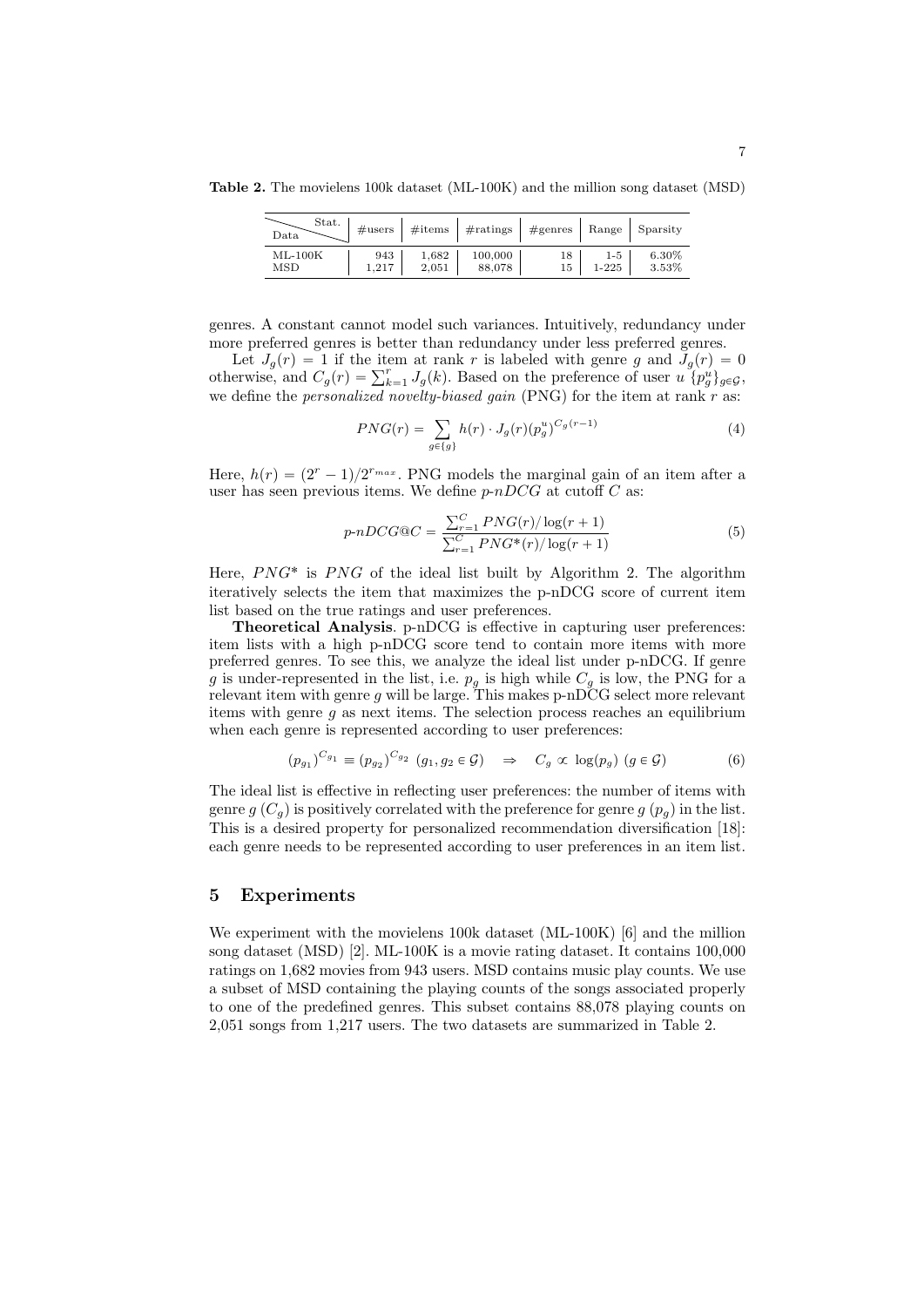

Fig. 2. Performances of PDA-JO with varied parameters after z-normalization.

We try both formulations of user preferences and obtain similar results in the experiments. We only show the results using the frequency-based user preference due to the page limit. We use normalized discounted cumulative gain (nDCG),  $\alpha$ -nDCG ( $\alpha = 0.5$ ) [4], and the proposed p-nDCG to evaluate algorithm performances. All these measures are computed at cutoff  $C = 10$ .

#### 5.1 Experiments on Algorithms

8

The compared methods include MF [7], MMR [3], PM-2 [5], and LTR-N [19]. We use 5-fold cross validation to tune parameters for all algorithms.

**Effects of Parameters.** In Figure 2, we present the effects of tuning  $(1)$  $D$  varied from 0.01 to 100, and (2)  $S$  varied from 0 to 25. We apply the znormalization method to amplify the effects. The proposed PDA-JO performs best when  $(D, S) = (1, 10)$  on ML-100K and  $(D, S) = (10, 5)$  on MSD. Figures 2(a) and 2(c) show the effects of D on ML-100K ( $S = 10$ ) and MSD ( $S =$ 15). The performance of PDA-JO increases with the growth of  $D(0.1 \leq D \leq \mathbb{R})$ 10), after which the performance decreases under  $\alpha$ -nDCG and p-nDCG. This is because: (1) If  $D$  is small, PDA-JO is biased toward rating prediction and disregard diverse ranking, which will degrade the performance under diverse measures. (2) If  $D$  is large, rating prediction is less accurate, which will in turn degrade the performance because diverse ranking relies on rating prediction (see Equation 2). The influence of D is stable when  $1 \le D \le 10$ . Figures 2(b) and 2(d) show the effects of S on ML-100K ( $D = 1$ ) and MSD ( $D = 10$ ). The proposed PDA-JO performs better as S increases  $(0 \le S \le 10)$ , but a performance decrease occurs when  $S \geq 15$ . The overall difference when varying D and S is less than 0.8%, which indicates that PDA-JO is a robust framework.

Comparison of Algorithms. Table 3 compares the performances of all algorithms on ML-100K and MSD. The proposed PDA-JO performs best on both datasets under all three measures. The improvement of PDA-JO over baseline methods is significant based on two-tailed paired t-test. We compare all methods in the following aspects: (1) Personalized diversification methods (PDA-GR and PDA-JO) outperform non-personalized diversification methods (MMR, PM-2, and LTR-N) on all three measures. (2) Heuristic-based methods (MMR and PM-2) sacrifice relevance to boost diversity, while learning-based methods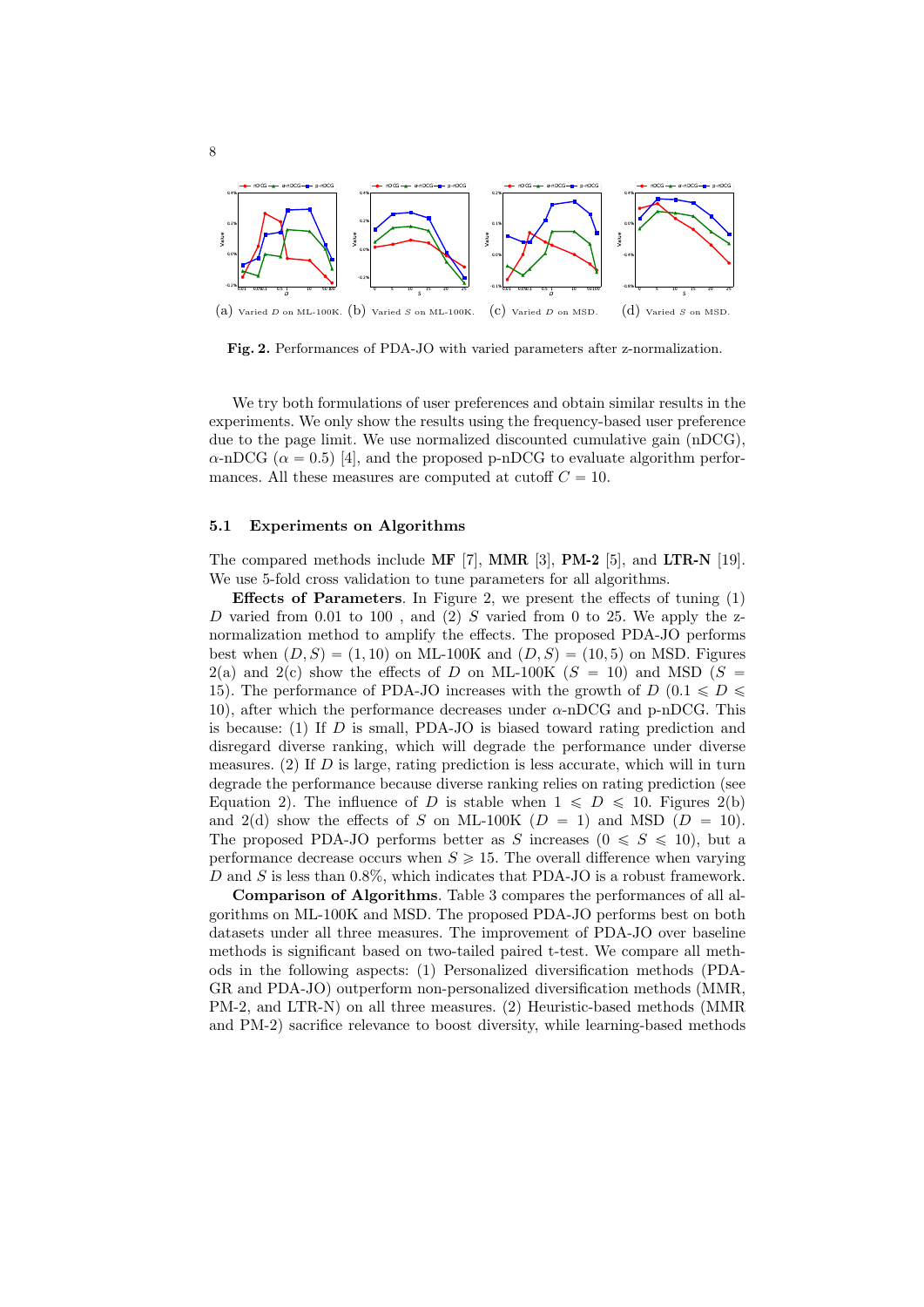| Method<br>nDCG                                             | Performance on MK-100K<br>$\alpha$ -n $DCG$                                        | $p\text{-}nDCG$                                                                                                          | nDCG          | Performance on MSD<br>$\alpha$ -n $DCG$                                                  | $p\text{-}nDCG$                                          |
|------------------------------------------------------------|------------------------------------------------------------------------------------|--------------------------------------------------------------------------------------------------------------------------|---------------|------------------------------------------------------------------------------------------|----------------------------------------------------------|
| MF<br>0.7206                                               | 0.6035                                                                             | 0.5799                                                                                                                   | 0.6061 0.4728 |                                                                                          | 0.5001                                                   |
| $MMR_{0.7}$<br>$PM-20.5$<br>$\pm 0.6829$<br>$_{\rm LTR-N}$ | $0.6944$ $0.6206$ $(2.82\%)$<br>$0.6759(11.98\%)$<br>$0.7301$ $0.7134$ $(18.21\%)$ | $0.6172(6.44\%)$<br>0.6525(12.53%)<br>$0.7017(21.00\%)$                                                                  | 0.6230        | $\vert 0.6081 \, 0.4803 \, (1.58\%)$<br>$0.5895$ $0.4954$ $(4.77\%)$<br>$0.4997(5.70\%)$ | $0.5068(1.33\%)$<br>$0.5179(3.54\%)$<br>$0.5246(4.89\%)$ |
| $PDA-GR$   0.7283<br>PDA-JO $\vert$ 0.7417                 | $0.7782(28.93\%)$                                                                  | $0.7690(32.61\%)$   $0.6295$ 0.5430 (14.85%)<br>$0.7846$ (29.99%) $0.7778$ (34.13%) $\vert 0.6309 \quad 0.5579$ (18.00%) |               |                                                                                          | $0.5665$ $(13.27\%)$<br>$0.5808(16.14\%)$                |

Table 3. Performance comparison of algorithms on ML-100K and MSD. For MMR and PM-2, the subscript is the parameter achieving the best score on validation set.

(LTR-N and PDA-JO) can improve both relevance and diversity. (3) PDA-JO is consistently better than PDA-GR for all measures on both datasets.

#### 5.2 Experiments on Measures

We compare the ideal lists of p-nDCG and  $\alpha$ -nDCG ( $\alpha = 0.5$ ) on ML-100K as follows: (1) For each user, we randomly split ratings into a training set (80%) and a test set (20%). We also use time-based split (the most current 20% are used for testing), and the results are similar; (2) We use the training set to build the ideal list of p-nDCG  $(\alpha$ -nDCG) by Algorithm 2. Here, the user preferences used to compute the p-nDCG score are obtained using the training set.

Satisfying User Preferences. We show that the ideal list of p-nDCG is more effective than  $\alpha$ -nDCG in reflecting user preferences. We compute genre distribution  $P_p(P_\alpha)$  of p-nDCG ( $\alpha$ -nDCG) by applying user preference formulations to the top- $C$  ranked items in the ideal list. The ground-truth user preference  $P^*$  is obtained using the test set. We compute the distance between  $P^*$  and  $P_p$  $(P_{\alpha})$  using KL-divergence or L<sub>2</sub>-norm, and average all distances across users. We plot the average distance against item cutoff in Figure 3. We find that compared with  $\alpha$ -nDCG, the genre distribution of the top-C ranked items by p-nDCG consistently better satisfy user preferences, especially when cutoff  $C$  is small.

**Rank Correlation.** We use Kendall's  $\tau$  to measure rank correlation between the ideal lists of p-nDCG and  $\alpha$ -nDCG. The results of averaging Kendall's  $\tau$  over the users who are interested in the same number of genres are shown in Figure 4. We find that as the number of interested genres increases, the rank correlation decreases. This is because when a user's interested genres are of the same interest to the user, p-nDCG reduces to  $\alpha$ -nDCG. As the number of interested genres grows, the probability that a user has the same preference for different genres decreases. This causes p-nDCG and  $\alpha$ -nDCG to produce less similar item lists.

Case Study. We use a real user on ML-100K to illustrate the advantage of p-nDCG in Table 4. The ground-truth column (user preferences) is computed by applying the frequency-based user preference to the test set. We find that: (1) In terms of genre ranking, p-nDCG is more consistent (Kendall's  $\tau = 0.89$ ) with the user preferences than  $\alpha$ -nDCG (Kendall's  $\tau = 0.39$ ); (2) The genre distribution of recommended items by p-nDCG is closer  $(L_2\text{-norm} = 0.20 \text{ using})$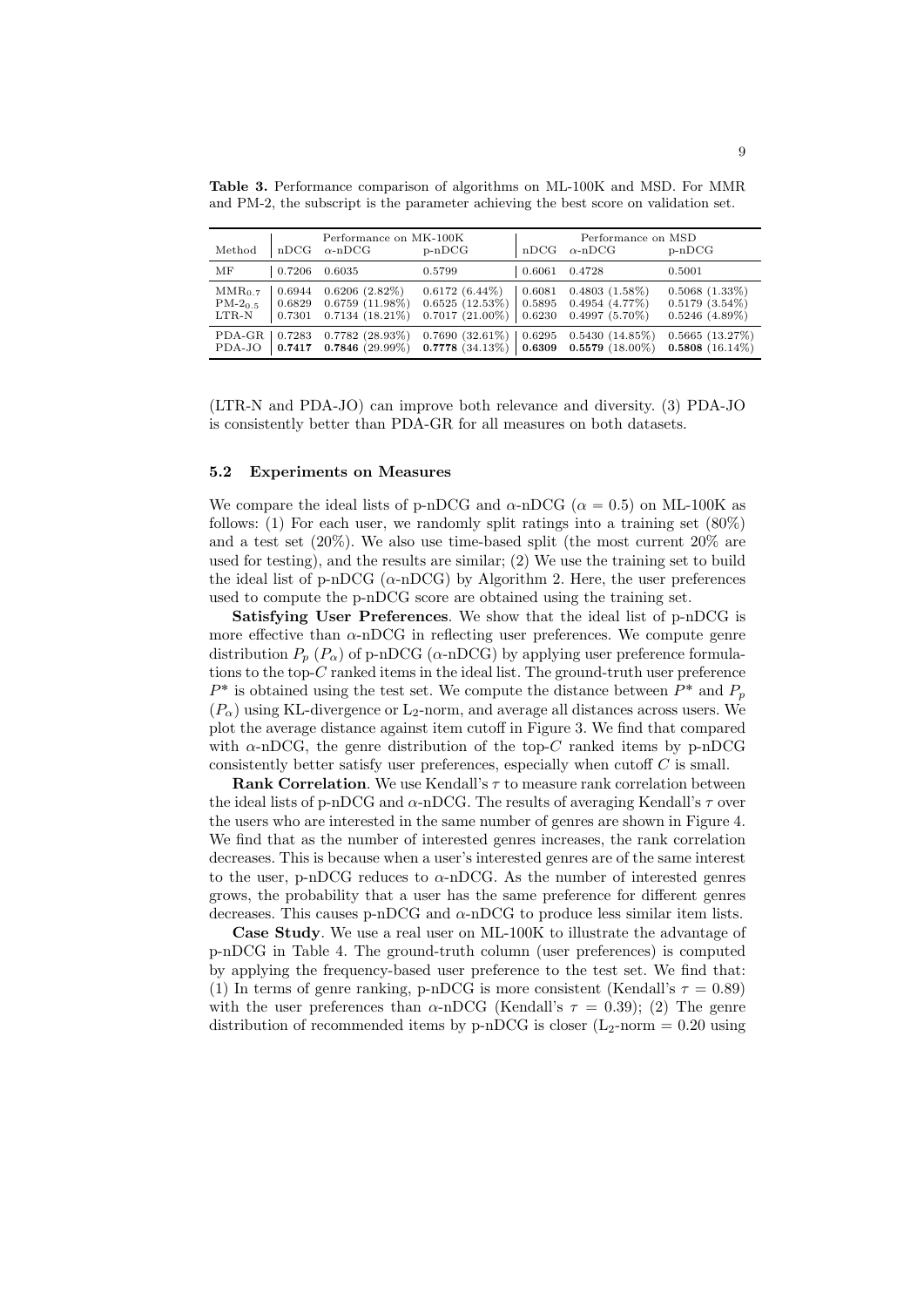

Fig. 3. The distance between the ground-truth user preferences and the genre distribution of the top-C ranked items by p-nDCG ( $\alpha$ -nDCG), where the item cutoff  $C \in [5, 100]$ .

Fig. 4. Rank correlation (Kendall's  $\tau$ ) with  $\alpha$ -nDCG, where p-nDCG<sub>f</sub> uses the frequency-based user preference while  $p\n-DCG_r$  uses the rating-based user preference.

 $0.0$  and  $0.0$ 

 $0.1 \, \mathcal{D}$ 

Percentage of users<br>"

 $0.2$ 

the frequency-based user preference) to the user preferences than  $\alpha$ -nDCG (L<sub>2</sub>norm = 0.29 using the frequency-based user preference).

## 6 Related Work

Before receiving attentions in recommendation systems (RS), the problem of diversity is studied in information retrieval (IR) [1, 3–5, 12, 19]. One difference between IR work and our work is that there is ground-truth for test item genres in our work (e.g., ML-100K provides the genre information of movies), but there is no such ground-truth for test document intents (analogous to item genres) in IR work. We explicitly incorporate such genre information into the diverse ranking model, which makes even the naive method effective. Another difference is that the embedding is trainable in our work, but the embedding is not trainable in IR work (it is pre-computed and fixed as relevance features) [19].

Diversity Measures. Several diversity measures are proposed in IR to evaluate the diversity [1, 4, 12]. They are not designed to evaluate the personalized diversity as discussed in Section 4.1. In RS, Smyth and McClave [13] define the dissimilarity-based diversity, i.e., the average dissimilarity between all pairs of the recommended items. Vargas et al. argue that the dissimilarity-based diversity is less likely to be perceived as diverse by users than the genre diversity [18]. They propose a Binomial framework to evaluate the genre diversity. The Binomial framework cannot evaluate the relevance (random recommendations may achieve high scores under this framework) and does not model the position of relevant item in an item list. It differs from our measure which evaluates both relevance and diversity and models the relevant item position.

Related Algorithms. Diversification algorithms can be categorized into heuristic-based and learning-based. Heuristic-based methods use some heuristic rules to re-rank the candidate items [3, 5, 21]. For example, Ziegler et al. propose to select the next item by linearly combining the relevance and the dissimilarity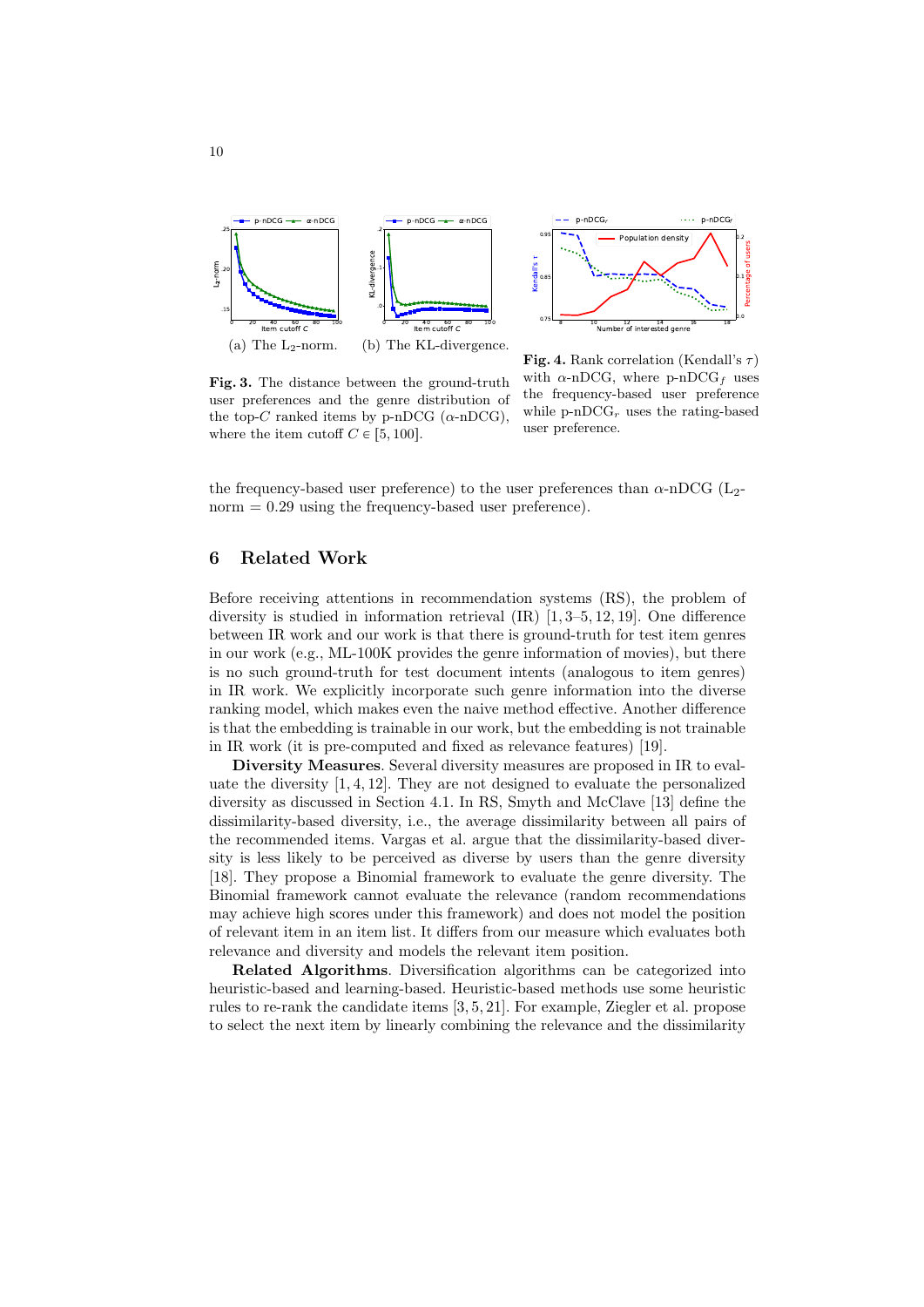| Pos.              |              |                |    |            |   |                |   |   | Top-10 items by $\alpha$ -nDCG |                | Ground-truth |                | Frequency-based |                | Rating-based                        |                |
|-------------------|--------------|----------------|----|------------|---|----------------|---|---|--------------------------------|----------------|--------------|----------------|-----------------|----------------|-------------------------------------|----------------|
| Pref.             | $\mathbf{1}$ | $\overline{2}$ | 3  | $4\quad 5$ | 6 | $\overline{7}$ | 8 | 9 | 10 <sup>1</sup>                | Ct.            | Pref.        | Rank           | Pref.           | Rank           | Pref.                               | Rank           |
| Comedy            |              |                |    |            |   |                |   |   |                                | 3              | 0.3789       | $\mathbf{1}$   | 0.1875          | $\overline{2}$ | 0.2000                              | $\overline{2}$ |
| Horror            |              |                |    |            |   |                |   |   |                                | 3              | 0.2756       | $\overline{2}$ | 0.1875          | $\overline{2}$ | 0.2000                              | $\overline{2}$ |
| <b>Romance</b>    |              |                |    |            |   |                |   |   |                                | 3              | 0.2067       | 3              | 0.1875          | $\overline{2}$ | 0.2000                              | $\overline{2}$ |
| Animation         | ٠            |                |    |            |   |                |   |   |                                | 4              | 0.0689       | $\overline{4}$ | 0.2500          | 1              | 0.2154                              | 1              |
| Adventure         |              |                |    |            |   |                |   |   |                                | $\overline{2}$ | 0.0689       | $\overline{4}$ | 0.1250          | 5              | 0.1231                              | 5              |
| Thriller          |              |                |    |            |   |                |   |   |                                | 1              | 0.0011       | 6              | 0.0625          | 6              | 0.0615                              | 6              |
| <b>Statistics</b> |              |                |    |            |   |                |   |   |                                |                |              |                | $L_2(0.29)$     |                | $\tau$ (0.39) L <sub>2</sub> (0.26) | $\tau$ (0.39)  |
|                   |              |                |    |            |   |                |   |   |                                |                |              |                |                 |                |                                     |                |
| Pos.              |              |                |    |            |   |                |   |   | Top-10 items by $p$ -nDCG      |                | Ground-truth |                | Frequency-based |                | Rating-based                        |                |
| Pref.             | $\mathbf{1}$ | $\overline{2}$ | -3 | 4 5        | 6 | 7 8            |   | 9 | 10 <sup>1</sup>                | Ct.            | Pref.        | Rank           | Pref.           | Rank           | Pref.                               | Rank           |
| Comedy            |              |                |    |            |   |                |   |   |                                | $\overline{4}$ | 0.3789       | $\mathbf{1}$   | 0.2353          | 1              | 0.2500                              | 1              |
| Horror            |              |                |    |            |   |                |   |   | ٠                              | $\overline{4}$ | 0.2756       | $\overline{2}$ | 0.2353          | 1              | 0.2500                              | 1              |
| Romance           |              |                |    |            |   |                |   |   |                                | 3              | 0.2067       | 3              | 0.1765          | 3              | 0.1842                              | 3              |
| Animation         |              |                |    |            |   |                |   |   |                                | 3              | 0.0689       | $\overline{4}$ | 0.1765          | 3              | 0.1447                              | $\overline{4}$ |
| Adventure         |              |                |    |            |   |                |   |   |                                | $\overline{2}$ | 0.0689       | $\overline{4}$ | 0.1176          | 5              | 0.1184                              | 5              |
| Thriller          |              |                |    |            |   |                |   |   |                                | 1              | 0.0011       | 6              | 0.0588          | 6              | 0.0526                              | 6              |

Table 4. The ideal list of p-nDCG ( $\alpha$ -nDCG) for a real user on ML-100K.

 $Diamond \rightarrow indicates the movie at a certain position is categorized as a certain genre.$  $^2$  L<sub>2</sub> stands for the L<sub>2</sub>-norm and  $\tau$  stands for the Kendall's  $\tau$ 

to the selected items based on an intra-list similarity measure [21]. Learningbased methods aim to learn a diverse ranking model from a training set [19]. For example, Xia et al. propose to learn a diverse ranking model by using neural networks to model the marginal novelty of candidate items.

The proposed algorithm is related to model-based collaborative filtering methods, which explain user ratings by factoring the ratings into user embedding and item embedding [7, 11]. Our algorithm borrows ideas from learning-to-rank methods [10], which overcome the problems with heuristic predefined ranking function. For example, Tran et. al propose to integrate deep neural networks into the learning-to-rank model [17]. Our algorithm is also related to intent tracking algorithms [14–16] in designing highly personalized recommendation systems: we aim to personalize at genre level while intent tracking algorithms personalize at intent level. However, none of these algorithms explicitly consider personalized genre preferences, which is the topic of our work.

## 7 Conclusion

We studied the problem of personalized recommendation diversification. A personalized diversification algorithm was proposed to incorporate user preferences and jointly optimize both relevance and diversity. To overcome limitations of existing measures, we proposed a personalized diversity measure to evaluate the personalized diversity of recommendations. Experiments using real-world datasets showed that the proposed algorithm outperforms baseline algorithms, including a state-of-the-art leaning-to-rank algorithm. The experiments also validated the effectiveness of the proposed measure in capturing user preferences.